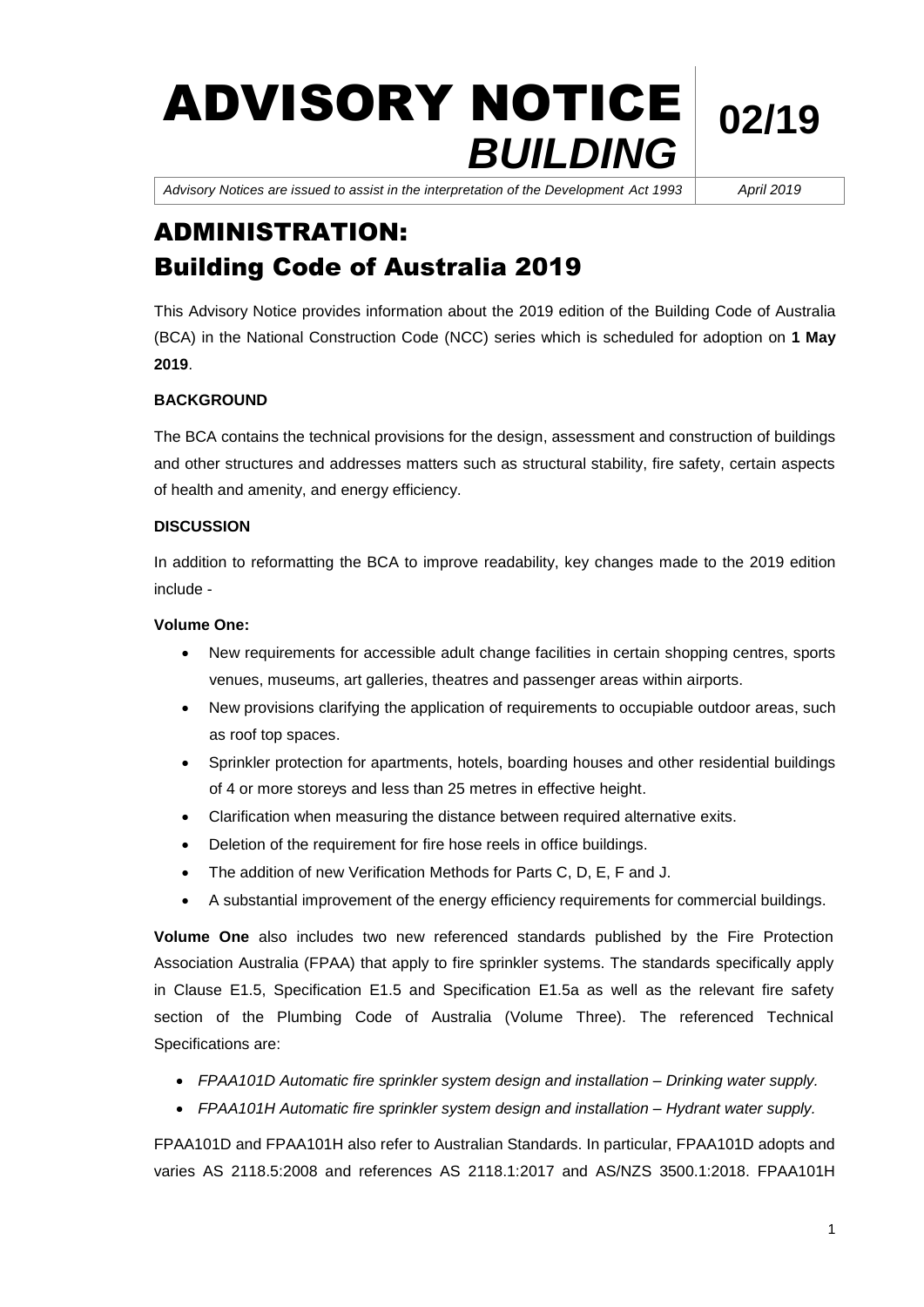references AS 2118.1:2017, AS 2419.1:2005 and AS 2941:2013. Guidance on the FPAA101D and FPAA101H is available on the [FPAA website.](http://www.fpaa.com.au/technical/technical-specifications.aspx)

#### **Volume Two:**

- Improvements to the energy efficiency provisions, which include
	- introducing separate heating and cooling load limits into the Nationwide House Energy Rating Scheme (NatHERS) compliance pathway.
	- strengthening the reference building Verification Method.
	- including a new Verification Method for building envelope sealing.
	- clarifying building sealing requirements under the DTS Provisions.
- A new performance requirement for managing potential health risks from condensation.
- New requirements for earth retaining structures, masonry veneer construction, timber, metal and composite cladding, fire properties for materials and construction, condensation management; and attachment of decks and balconies to external walls of buildings.

#### **Provisions postponed from adoption on 1 May 2019 or subject to transitional arrangements**

At its November 2018 meeting, the Australian Building Codes Board (ABCB) agreed to postpone the adoption of the new fire safety verification method (Schedule 7) until 1 May 2020. Similarly, the increased energy efficiency requirements are subject to a 12 month transition period - allowing practitioners to use the requirements in either BCA 2016 or BCA 2019 until 1 May 2020.

Both the postponement and transition dates are reflected in the published BCA.

#### **SOUTH AUSTRALIAN ADDITIONS AND VARIATIONS**

The 2019 edition of the BCA published by the ABCB in February 2019 included a number of changes to South Australian variations and additions. Some of these have since been clarified, amended or deleted by way of the [gazette notice](http://www.governmentgazette.sa.gov.au/) published on Thursday 11 April 2019.

#### **Changes to Volumes One and Two for South Australia include -**

#### *1. Waterproofing of wet areas*

Waterproofing and water resistance requirements for building elements in wet areas have been removed and the national provisions for waterproofing of wet areas now apply in South Australia.

#### *2. Provision of floor wastes*

Floor waste and drainage provisions have been amended to provide further clarification of the vessels and rooms that require floor wastes and floor drainage.

#### *3. Construction in bushfire prone areas*

The Application of Part, Construction requirements and associated SA Table (and referenced documents) for BAL-Low, BAL-12.5, BAL-19, BAL-29, BAL-40 and BAL-FZ sites have been removed. The national provisions now apply in South Australia, providing greater national consistency and the use of the *NASH Standard – Steel frames construction in bushfire areas*.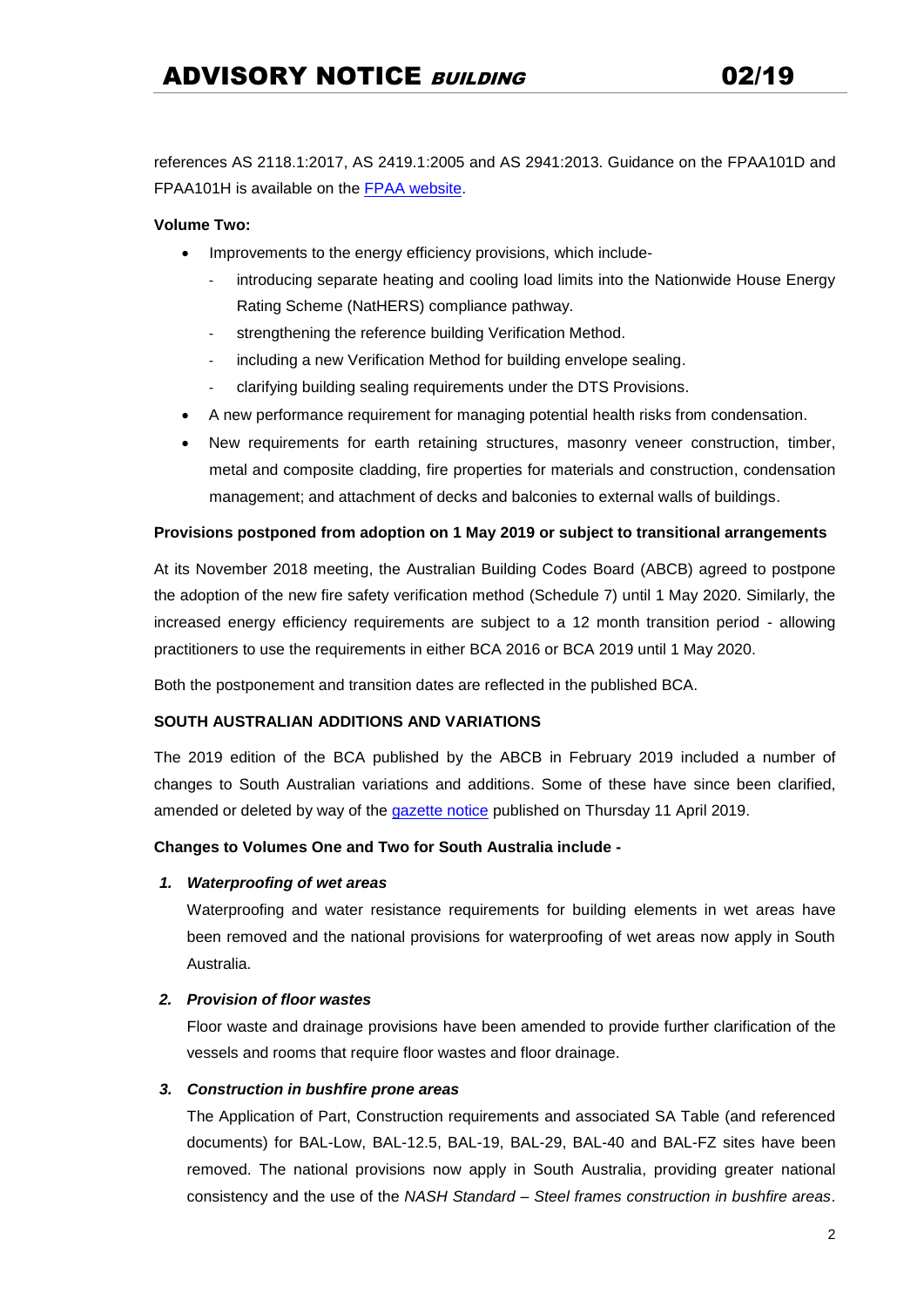The bushfire attack levels, which align with the requirements in Council Development Plans have been adopted by gazette until such time as the Planning and Design Code is implemented<sup>1</sup>.

#### **Changes to Volume One for South Australia include-**

#### *1. Farm buildings*

Reference to SA Part H3 has been removed. The provisions previously contained in *Minister's Specification SA H3.2* have been transferred into the relevant parts of the SA Variations and Additions. The national definition of 'farm shed' has been adopted (previously 'farmer's shed' in SA) and means that fire-fighting water and equipment will not be required for a farm shed.

SA E1.3 Fire hydrants has been clarified by gazette to ensure the correct interpretation of defined terms as per Schedule 3 or SA Schedule 3 Definitions where appropriate.

#### *2. Bulk grain storage facilities*

The provisions previously contained in *Minister's Specification SA H2.2* have been transferred into the relevant parts of the SA Variations and Additions.

#### *3. Swimming pool safety*

Reference to SA GP1.2 has been removed and the national provisions for swimming pool safety now apply in South Australia, however a variation applies to the Application of GP 1.2. South Australia includes requirements for resuscitation signage in SA GP 1.2(c). Clarification is also provided that both SA G.1(d) and SA G1.1(e) have been included as SA variations.

#### **Changes to Volume Two for South Australia include-**

#### *1. Energy efficiency*

The variations previously contained in *Minister's Specification SA 3.12.0.1(a)* have been transferred into SA 3.12.0.1(a) Heating and cooling loads. Reference to the Minister's Specification has been removed from Table 1 of SA Schedule 4 Referenced documents by gazette.

#### *2. Swimming pool safety*

 $\ddot{\phantom{a}}$ 

SA 3.10.1.0(b) and SA 4.2.1 Application have been amended and clarified due to a typographical error.

 $1$  Further advice will be issued in relation to bushfire prone areas with the phased adoption of the Planning and Design Code (which will replace all Development Plans) and relevant Ministerial Building Standard (which will replace all Minister's Specifications) over the next 18 months under the *Planning, Development and Infrastructure Act 2016*.